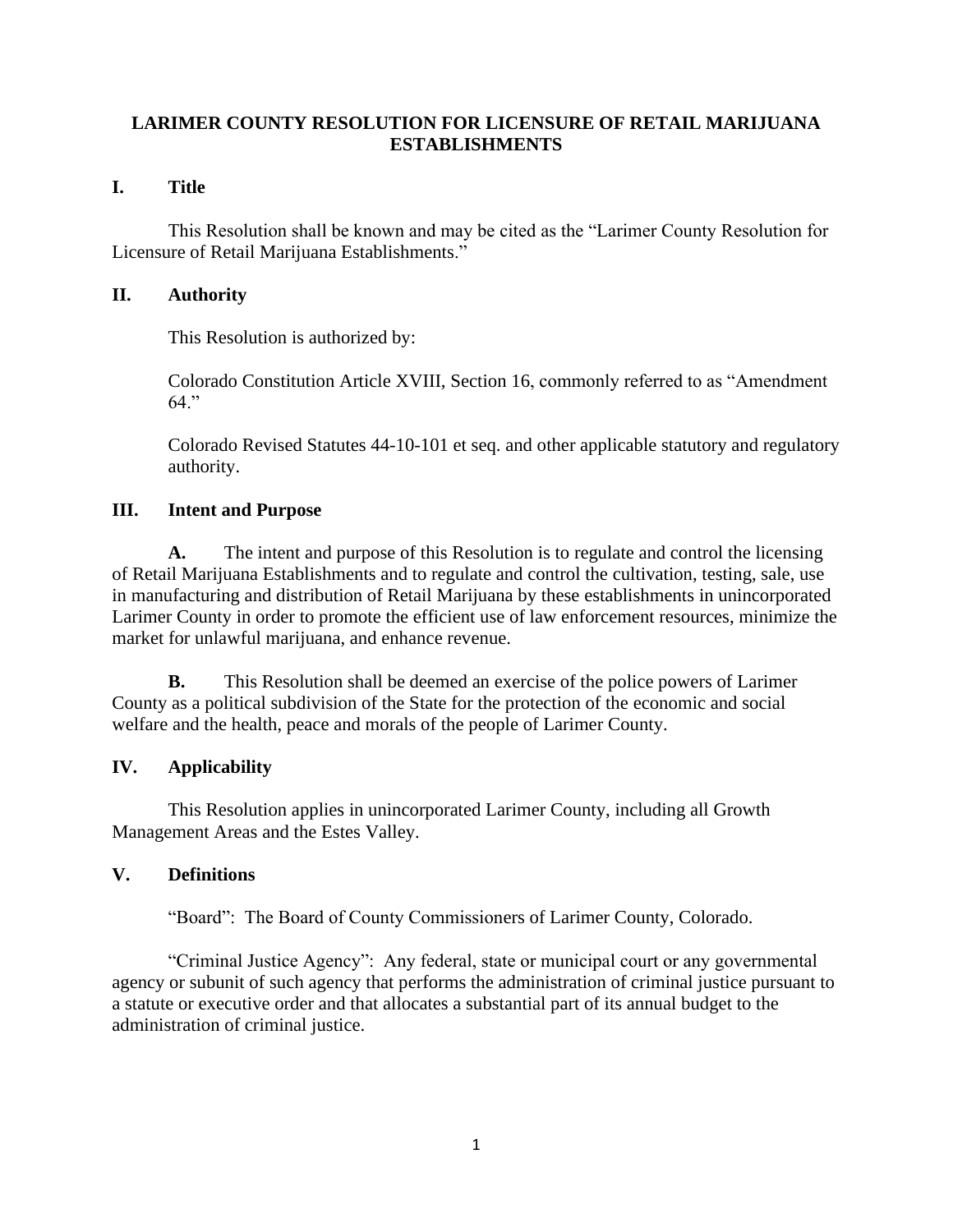"License": A license to operate a Retail Marijuana Store a Retail Marijuana Cultivation Facility, a Retail Marijuana Products Manufacturing Facility License or a Retail Marijuana Testing Facility License pursuant to this Resolution.

Resolution, which are owned or in possession of the Licensee and within which the Licensee is<br>authorized to operate a Retail Marijuana <del>Store</del> Establishment in accordance with this Resolution. "Licensed Premises": The premises specified in an application for a License under this Resolution, which are owned or in possession of the Licensee and within which the Licensee is

"Licensee": A Person designated as a holder of a License issued pursuant to this Resolution.

"Person": A natural person, partnership, association, company, corporation, limited liability company, or organization; except that "Person" does not include any governmental organization.

"Premises": A distinctly identified and definite location, which may include a building, a part of a building, a room, or any other definite contiguous area.

"Retail Marijuana": Marijuana or Marihuana as defined in Section 16 (2)(f) of Article XVIII of the Colorado Constitution that is cultivated, manufactured, distributed, or sold by a Licensed Retail Marijuana Establishment.

"Retail Marijuana Cultivation Facility": A person licensed to cultivate, prepare, and package marijuana and sell marijuana to retail marijuana stores, to marijuana product manufacturing facilities, and to other marijuana cultivation facilities, but not to consumers.

"Retail Marijuana Establishment": A Retail Marijuana Store, Retail Marijuana Cultivation Facility, Retail Marijuana Manufacturer, or Retail Marijuana Testing Facility

"Retail Marijuana Product Manufacturing Facility": A person licensed to purchase marijuana; manufacture, prepare, and package marijuana products; and sell marijuana and marijuana products to other marijuana product manufacturing facilities and to retail marijuana stores, but not to consumers.

"Retail Marijuana Store": A Person licensed to purchase marijuana from marijuana cultivation facilities and marijuana products from marijuana product manufacturing facilities and to sell marijuana and marijuana products to consumers.

"Retail Marijuana Testing Facility": An entity licensed to analyze and certify the safety and potency or marijuana. Marijuana Testing Facilities includes only fixed structures/buildings and does not include mobile facilities that move from place to place.

"Secondary Retail Marijuana Cultivation Facility": A second licensed premise where the holder of a Retail Marijuana Cultivation License is authorized to cultivate retail marijuana.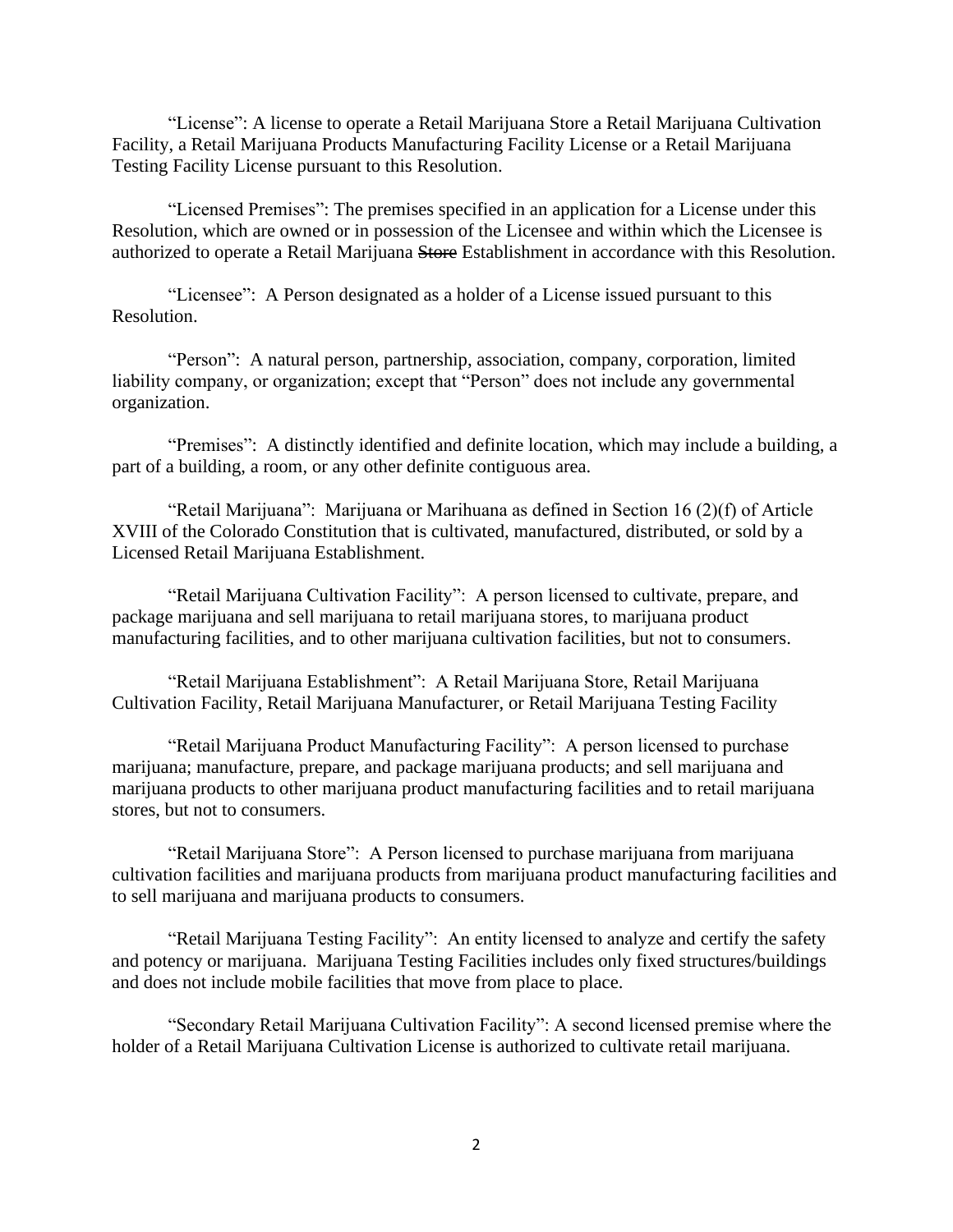"Unreasonably Impracticable": Measures to comply with this Resolution require such a high investment or risk, money, time or any other resource or asset that the operation of the Marijuana Retail Establishment is not worthy of being carried out in practice by a reasonably prudent businessperson.

Any words or terms used but not otherwise defined in this Resolution shall have the meaning set forth in Amendment 64 and the Colorado Retail Marijuana Code.

### **VI. License**

## **A. License Required**

1. No Person shall operate a Retail Marijuana Establishment without first having obtained a Retail Marijuana Store, Retail Marijuana Cultivation Facility, Retail Marijuana Products Manufacturing Facility or Retail Marijuana Testing Facility, as applicable ("License"). Each License shall be for a specifically named Person or Persons for one Premises.

2. No License shall be effective until January 1, 2014.

3. The License issued pursuant to this Resolution shall specify the date of issuance, the period for which it is valid, the name of the Licensee, the premises licensed, and the product that may be sold. The License shall be conspicuously placed at all times on the Licensed Premises.

#### **B. Classes of Licenses**

The Board is authorized to issue the following classes of licenses for the purpose of regulating the cultivation, testing, manufacture, distribution**,** and sale of Retail Marijuana:

- 1. Retail Marijuana Store License
- 2. Retail Marijuana Cultivation Facility License
- 3. Retail Marijuana Products Manufacturing Facility License
- 4. Retail Marijuana Testing Facility License

#### **C. Term of License**

A License issued under this Resolution shall be valid for one year from the date of issuance unless earlier revoked or suspended.

#### **VII. Administration**

**A.** The Board of County Commissioners is the designated Local Licensing Authority for purposes of this Resolution.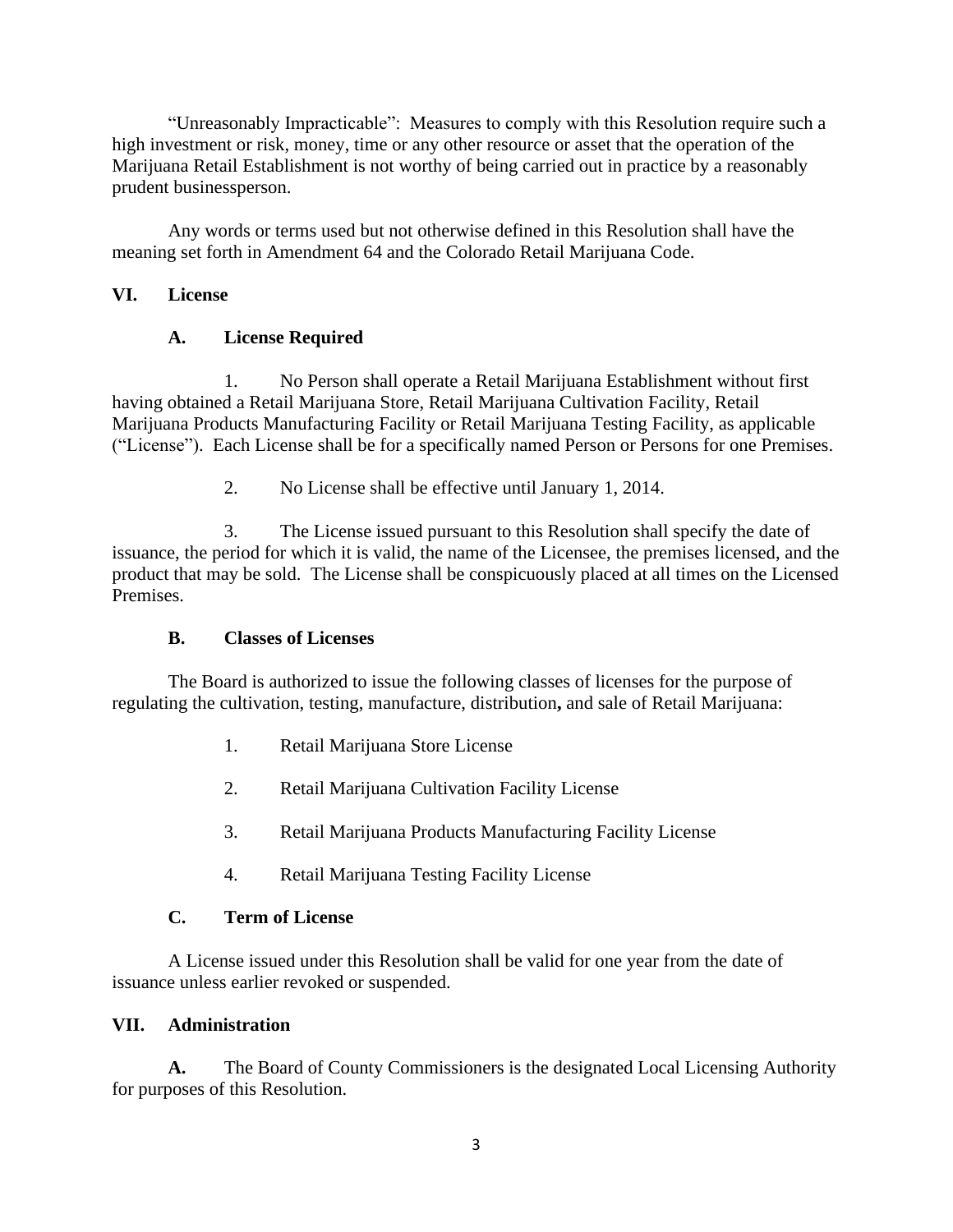**B.** This Resolution shall be implemented and administered by the Larimer County Retail Marijuana Administrator ("Administrator") and/or his/her designee(s). The Board shall appoint an officer or employee of Larimer County to serve as the Administrator.

## **VIII. Standards**

**A.** All Applicants and Licensees must meet the following Standards:

**1.** An Applicant or Licensee must hold a current valid State License for the Retail Marijuana Establishment.

**2.** An Applicant or Licensee must own the Licensed Premises or have a valid lease, rental**,** agreement**,** or other arrangement for possession of the Licensed Premises for the effective period of the License.

**3.** The Retail Marijuana Establishment must be located 1,000 or more feet from any existing public or private school, licensed child care home or child care center.

**4.** The Retail Marijuana Establishment must be located 500 or more feet from any existing: principal campus of a college, university or seminary; residence; church or religious institution; drug or alcohol rehabilitation facility; place of amusement or recreation; public community center or publicly owned or maintained building open for use by the general public; or public park or playground.

**5.** The Licensed Premises must be fully situated in a Larimer County Zoning District that permits Retail Marijuana Establishments under the Larimer County Land Use Code.

**6.** No Licensee shall allow smoking or consumption of marijuana on the Licensed Premises.

**7.** The Retail Marijuana Establishment shall implement appropriate security measures to deter and prevent the unauthorized entrance into areas containing retail marijuana and the theft of retail marijuana, to include at minimum, security cameras, locks, and safes.

**8.** Retail Marijuana Establishments shall only be open to the public between the hours of 8:00AM – 8:00PM Mountain Time, up to seven days a week. Additionally, Retail Marijuana Establishments shall be closed on Christmas Day.

9. All Retail Marijuana shall be cultivated within a fully enclosed building.

10. Secondary Retail Marijuana Cultivation Facilities shall be limited to one building which shall not exceed 30,000 square feet.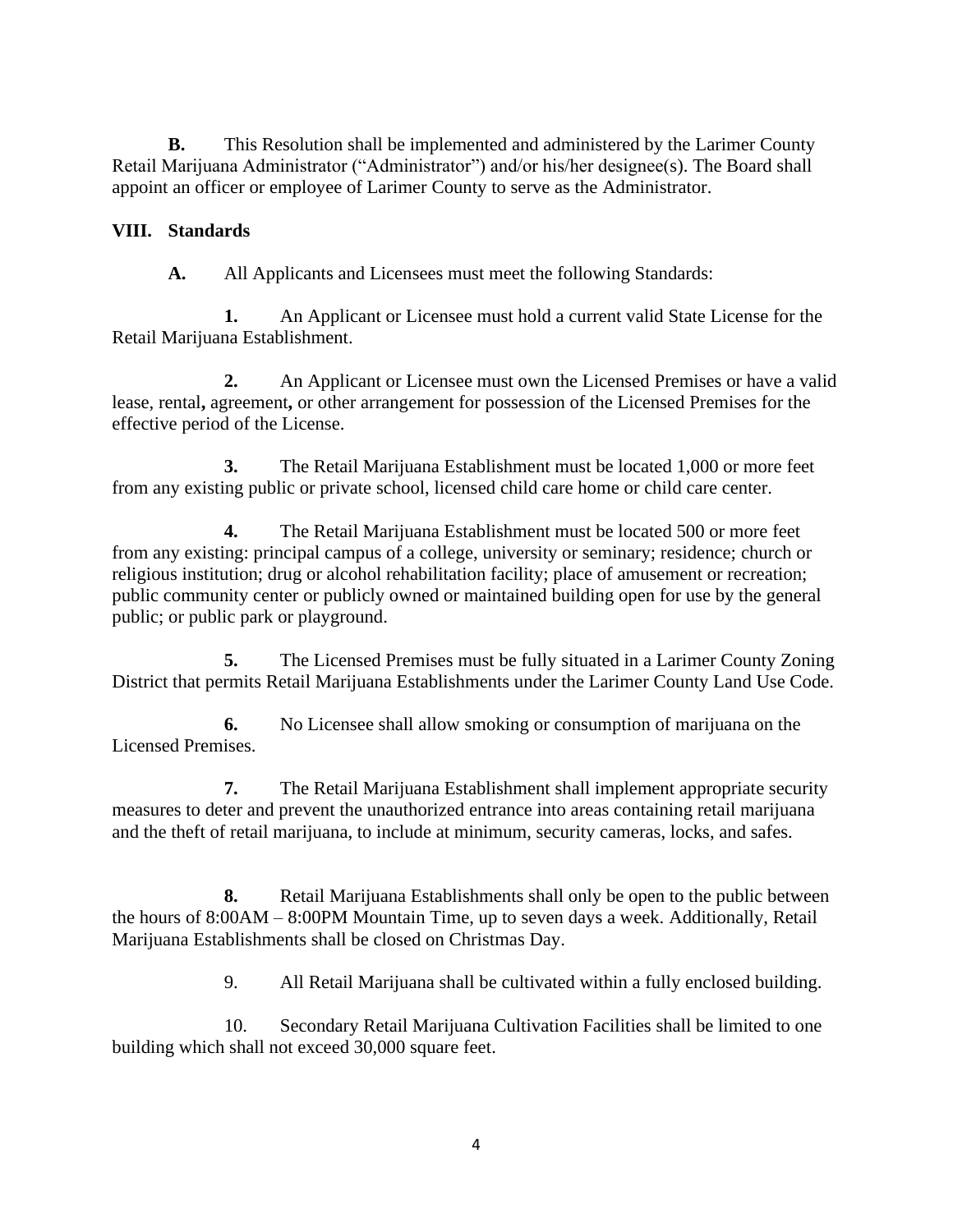**11.** Applicant must pay any applicable fees, including operating, licensing, application, and County Transportation Capital Expansion Fees, prior to operation of the proposed Retail Marijuana Establishment.

 specified uses. An exemption to the requirement for distances shall be offered to the two **B.** The Distances referred to in Sections VIII(A)(3) and (4) above shall be computed by direct measure from the nearest property line of the land used for the purposes listed in Section VIII(A)(3) and (4) above to the property line containing the Retail Marijuana Establishments, other than Retail Marijuana Cultivation Facilities and Secondary Retail Marijuana Cultivation Facilities. Distances from cultivation facilities shall be computed by direct measure from the building containing the cultivated marijuana to the building(s) containing the existing Medical Marijuana businesses, only in their existing establishment buildings, to allow the application of the distance measurements that were in place when these two Licensees applied for, and were awarded their Special Review approvals.

**C.** A Retail Marijuana Cultivation Facility Licensee may seek approval to operate one Secondary Marijuana Cultivation Facility following the review process found in Section X and subject to the standards found in Section VIII. Renewal of the approval for a Secondary Retail Marijuana Facility shall be considered annually in conjunction with the renewal of the Retail Marijuana Cultivation License based on the standards found in Section XVI.E. One Retail Marijuana Cultivation Facility and one Secondary Retail Marijuana Cultivation Facility can be operated with one Retail Marijuana Cultivation Facility License. The Retail Marijuana Cultivation Facility and the Secondary Retail Marijuana Cultivation Facility must be operated by the same licensee.

**D.** Approval of a Retail Marijuana Establishment License is not a defense to federal criminal charges.

## **IX. Transfer of Licenses, Change of Location, Expansion of Licensed Premises, Change of Ownership**

**1.** Each License issued under this Resolution is separate and distinct. No Licensee may transfer its License to another Person. A separate License shall be required for each specific business or business entity and for each geographic location.

**2.** Any proposed transfer of capital stock or any change in principal officers or directors of a corporation holding a License shall be reported to the Administrator and approved by the Board prior to such transfer or change.

**3.** Any proposed transfer of membership interest or any change in members of any limited liability company holding a License shall be reported to the Administrator and approved by the Board prior to such transfer or change.

**4.** Any proposed transfer of partnership interest in or change in general or managing partners of any partnership holding a License shall be reported to the Administrator and approved by the Board prior to such transfer or change.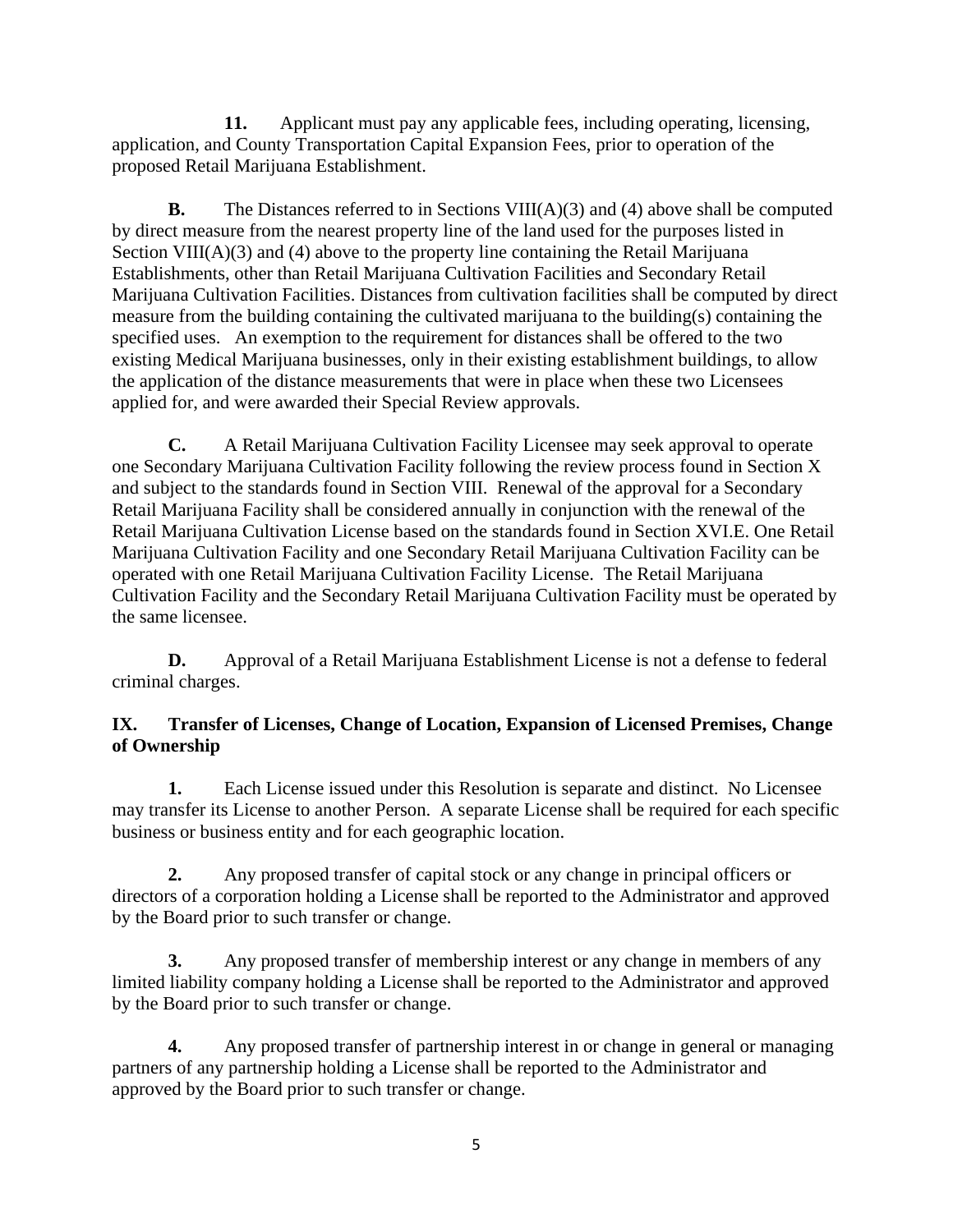**5.** Any proposed physical expansion of a Retail Marijuana Establishment on a Licensed Premises whether through expansion within a multi-use building, a building addition, or the construction of a new building shall be reported to the Administrator and approved by the Board prior to the expansion or construction.

56. **56.** A Person may hold a Medical Marijuana License/Approval and one Retail Marijuana Store, Retail Marijuana Cultivation Facility, Retail Marijuana Products Manufacturing Facility and/or Retail Marijuana Testing Facility License. No Person may hold more than one Retail Marijuana Store License, or more than one Retail Marijuana Cultivation Facility License, or more than one Retail Marijuana Products Manufacturing Facility License or more than one Retail Marijuana Testing Facility License.

# **X. Process**

# **A. Submittal Requirements**

**1.** Applications for a License must be made to the Administrator on forms prepared and furnished by the Administrator.

**2.** The Administrator shall maintain a checklist of required Submittal Materials. Such checklist shall not, however, preclude the Administrator from requesting additional information where the Administrator deems such information necessary to enable the Planning Commission or Board to determine whether a License should be granted.

# **B. Pre-Submittal Conference**

**1.** Applicants must attend a Pre-Submittal Conference.

**2.** The Pre-Submittal Conference is a meeting between the Applicant, the Administrator, a member of the Larimer County Community Development Department staff, and representatives from other County Departments and referral agencies, as appropriate.

**3.** The purpose of the Pre-Submittal Conference is to identify key issues and concerns regarding the proposed Retail Marijuana Establishment so the Applicant may address them in the Application and to determine the Submittal Requirements that will be required as part of a particular Application.

**4.** Applicants must provide to the Administrator a preliminary project description and preliminary site plan prior to the Pre-Submittal Conference.

**5.** Any comments or commitments made by a staff person during the Pre-Submittal Conference are preliminary in nature and may change as the proposed Retail Marijuana Establishment is more specifically described in the Application and Submittal Materials.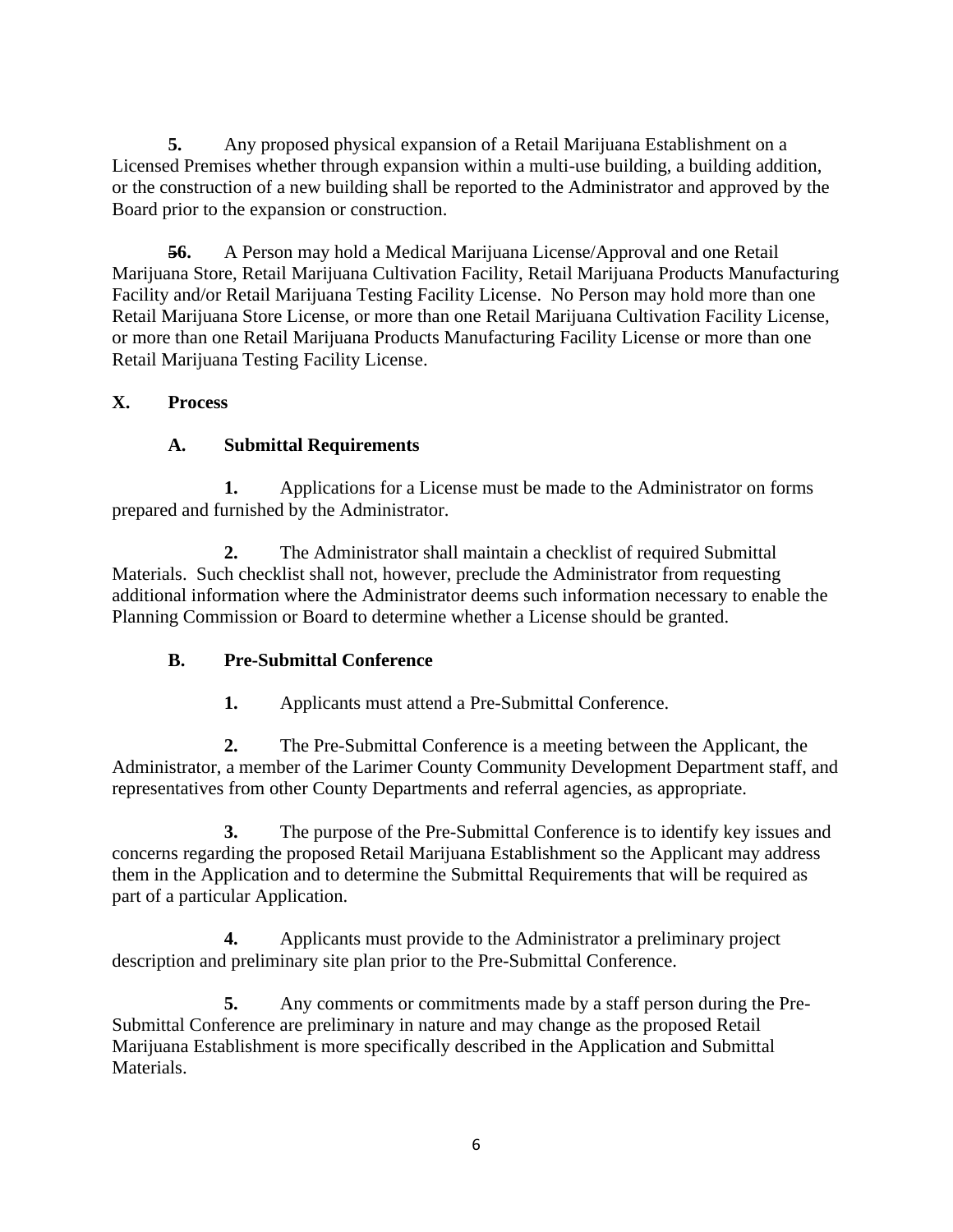# **C. Application**

**1.** An Applicant must submit the Application and Submittal Materials (collectively "Application") within 30 days following the Pre-Submittal Conference. Failure to comply with this deadline shall be deemed an affirmative statement by the Applicant that the Applicant does not wish to proceed further.

**2.** All Applications must be complete in every material detail. The Administrator may refuse to accept an incomplete Application. If an Application is determined to be incomplete, the Applicant must be notified in writing within 10 day of receipt of the Application. An Applicant whose Application is refused due to being incomplete will be given one additional opportunity to submit a revised and complete Application. The second Application must be submitted within 15 days following notice by the Administrator that the initial Application was incomplete.

# **D. Review**

**1.** Upon receipt of a complete Application, the Administrator will circulate the Application to the Community Development Department, the Engineering Department, the Sheriff's Office, the Department of Health and Environment, the Building Department, Clerk & Recorder's office, the applicable water provider, the applicable sewer provider, the applicable fire district, any city or town within three miles of the proposed Retail Marijuana Establishment and any other department or agency deemed appropriate during the Pre-Submittal Conference (collectively "Referral Agencies").

**2.** The Referral Agencies shall have 14 days following the day of receipt of the Application to provide written comments to the Administrator describing issues, concerns, suggested alternatives or conditions and/or recommendations for approval or denial of the License.

**3.** The Administrator shall provide copies of all Referral Agency comments received to the Applicant no later than 10 days after the end of the Referral Agency comment period. The Administrator shall allow the Applicant an opportunity to revise and/or supplement and resubmit the Application for re-review. Such re-submittal must be made to the Administrator within 14 days of Applicant's receipt of Referral Agency comments.

**4.** Upon receipt of a revised Application, the Administrator will circulate the revised Application to the Referral Agencies for re-review. The Referral Agencies shall have 14 days following the day of receipt of the revised Application to provide supplemental written comments to the Administrator.

**5.** Failure of a Referral Agency to timely submit written comments shall not be deemed approval of the Application by that Referral Agency.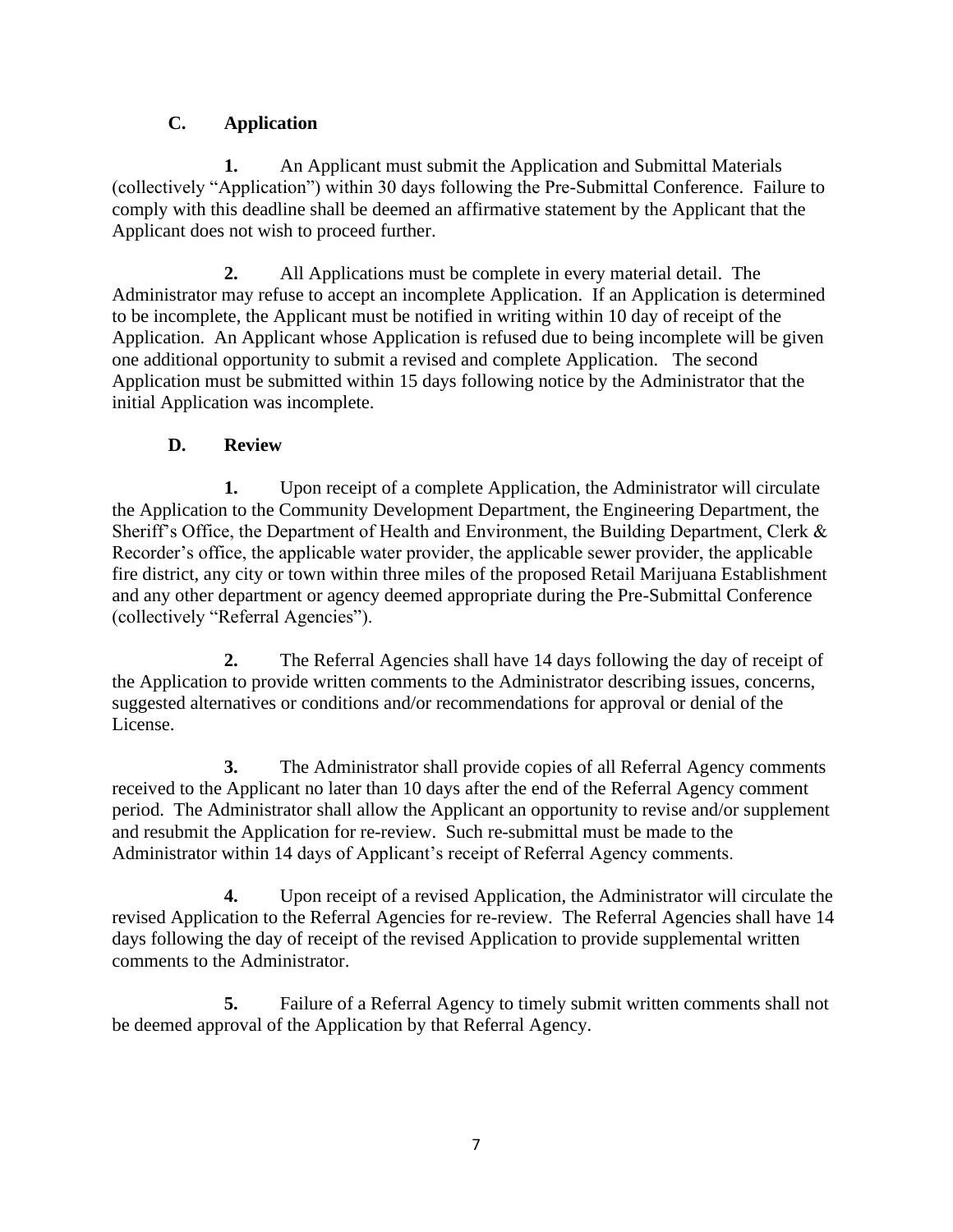### **E. Extensions of Time**

The Administrator may extend the time limits specified in Sections  $X(C)$  and  $(D)$ provided such extensions do not unduly delay the application and review processes.

# **F. Planning Commission**

**1.** The Planning Commission shall hold a public hearing on the Application.

**2.** The public hearing will be held no later than 90 days after receipt of a complete Application unless the Administrator and Applicant mutually agree to extend this deadline.

**3.** Written notice of the date, time and place of the Planning Commission hearing shall be given by the Administrator to the Applicant by personal service or by mailing the same to the Applicant at the address contained in the Application or to the last address furnished by the Applicant. Notice of the Planning Commission hearing shall also be published in a newspaper of general circulation in Larimer County and posted in a conspicuous place on the proposed Retail Marijuana Establishment Premises.

**4.** Notice to the Applicant, publication and posting of the Planning Commission hearing shall be no less than 10 days prior to the hearing.

**5.** At the public hearing**,** the Planning Commission shall consider all relevant information presented in verbal testimony or in documents by the Applicant, the Administrator, the Referral Agencies and members of the public.

**6.** The Planning Commission will determine based on the information presented whether and/or to what degree the Application meets the Standards in Section VIII (A) (3), (4), (5) and (6), and the Review Criteria in Section XII (A) (2), (3), (4), (5), (6), (7) and (11).

**7.** The Planning Commission shall make a written recommendation for approval, approval with conditions, or denial of the License. The recommendation will include findings stating how the Application meets or fails to meet the Standards and, Review Criteria referred to in Section  $X(F)(6)$  of this Resolution.

# **G. Board of County Commissioners**

**1.** The Board shall hold a public hearing on the Application.

**2.** The public hearing will be held no later than 45 days after the Planning Commission hearing, unless the Administrator and Applicant mutually agree to extend this deadline.

**3.** Written notice of the date, time and place of the Board hearing shall be given by the Administrator to the Applicant by personal service or by mailing the same to the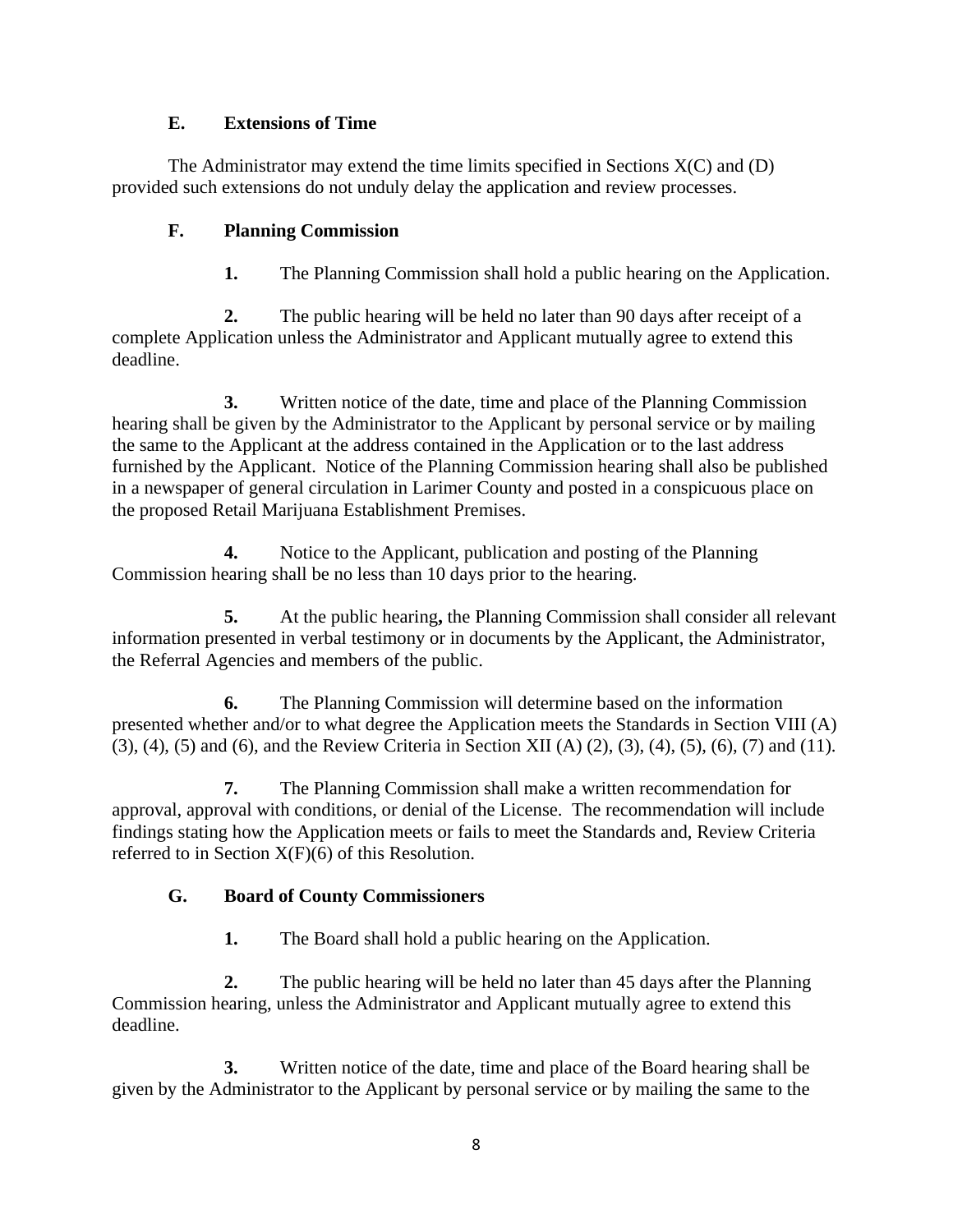Applicant at the address contained in the Application or to the last address furnished by the Applicant. Notice of the Board hearing shall also be published in a newspaper of general circulation in Larimer County and posted in a conspicuous place on the proposed Retail Marijuana Establishment Premises.

**4.** Notice to the Applicant, publication and posting of the Board hearing shall be no less than 10 days prior to the hearing.

**5.** At the public hearing**,** the Board shall consider all relevant information presented in verbal testimony or in documents by the Applicant, the Administrator, the Referral Agencies and members of the public. All persons testifying shall be sworn-in individually or en masse.

**6.** The Board will determine based on the information presented whether and/or to what degree the Application meets the Standards, the Review Criteria**,** and other applicable provisions of this Resolution.

**7.** The Board will decide whether to approve, approve with conditions or deny the Application. The Board may announce its decision at the conclusion of the hearing. The Board's official final decision will be in the form of a written resolution. The resolution will include findings stating how the Application meets or fails to meet the Standards, Review Criteria or other applicable provisions of this Resolution.

### **H. Appeal**

Final decisions by the Board are subject to review pursuant to Section 24-4-106 C.R.S.

#### **XI. Fees**

All applicants for licensure and renewal of licensure under this Resolution shall pay the applicable fees pursuant a schedule of fees set and/or amended by the Board of County Commissioners at an open meeting for which advance notice has been given as required by the Colorado Open Meetings Law (commonly referred to as the "Sunshine Law").

# **XII. Review Criteria**

**A.** In determining whether to approve or deny an Application for a Retail Marijuana Establishment the following criteria shall be considered as applicable.

**1.** The fitness to conduct the Retail Marijuana Establishment and the character and reputation of the Applicant, including the officers, directors**,** and managers. In investigating the fitness, character and reputation, the Board may consider: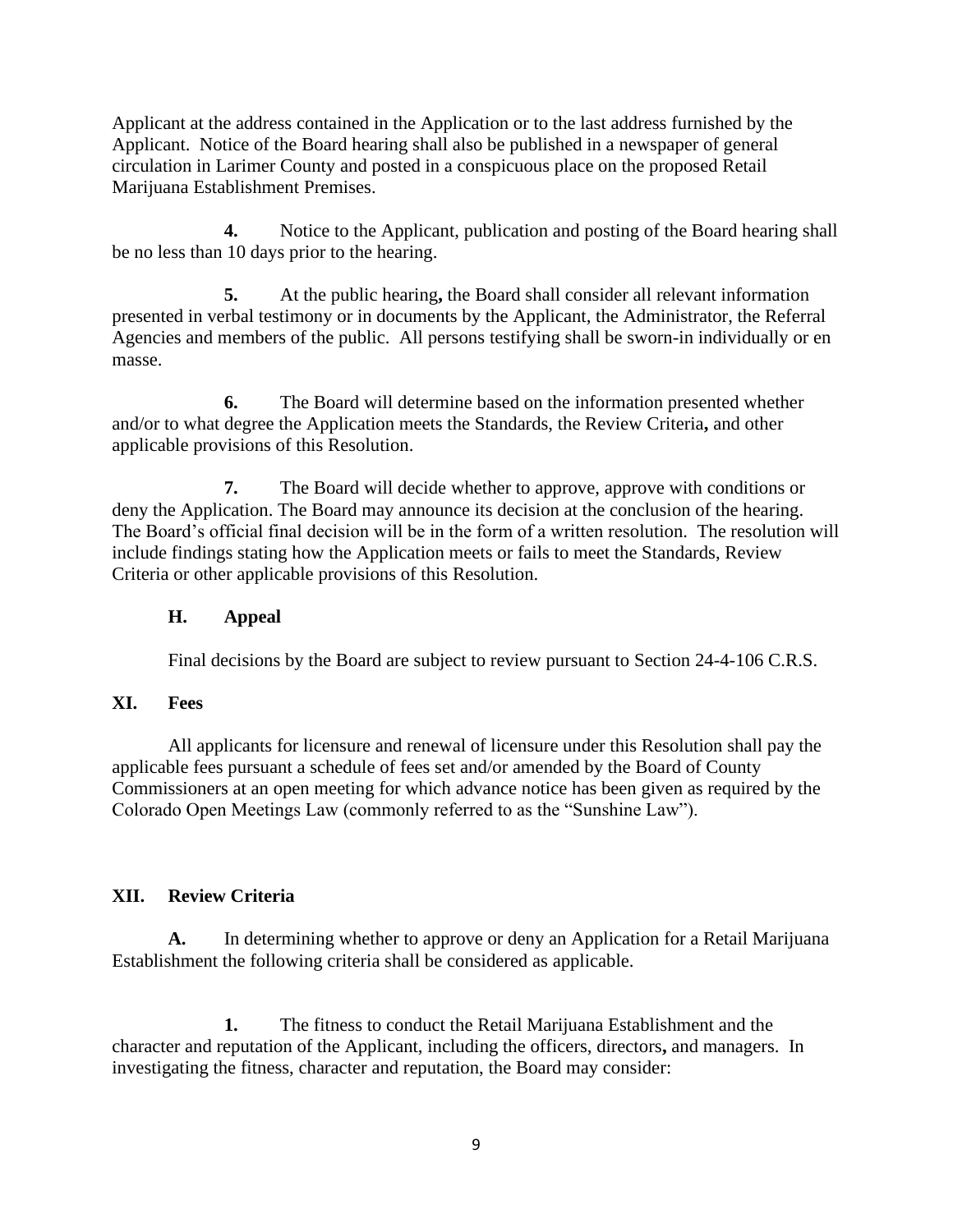**a.** The Applicant's criminal history. In considering the criminal history, the Board shall have access to criminal history record information furnished by a criminal justice agency subject to any restrictions imposed by such agency. In taking into consideration information concerning the criminal history record, the Board shall also consider:

> **i.** Whether the Applicant has knowingly submitted false applications, made willful misrepresentations and/or knowingly committed fraudulent acts.

- Marijuana Establishment Licenses**,** or Alcohol Beverage Licenses denied, or **ii.** Whether the Applicant has had previous Medical or Retail revoked as a result of violation of law, resulting in a finding of bad moral character by any licensing authority.

 delinquency has been filed in a court having jurisdiction, or has been made a **iii.** Whether the Applicant has been found to be currently delinquent in the payment of any state or local taxes, and record of such tax public record by some other lawful means.

**iv.** Whether the Applicant has an established pattern of multiple statutory violations which resulted in the revocation or denial of any other professional license, leading to the finding of bad moral character by any licensing authority.

 application for a License. **b.** When making a determination as to the fitness, character and reputation of the Applicant, the Board shall consider any information provided by the Applicant, including but not limited to evidence of no criminal record, rehabilitation, character references, and educational achievements, financial solvency, community standing, lack of additional arrests or convictions, or the lack of parole or probation violations, especially those items pertaining to the period of time between the applicant's last criminal conviction and the consideration of the

**2.** Whether the proposed Retail Marijuana Establishment is compatible with existing and allowed uses in the surrounding area and is in harmony with the neighborhood.

**3.** The number, type and availability of Retail Marijuana Establishments located in or near the Licensed Premises under consideration and whether granting the License will result in or add to an undue concentration of Retail Marijuana Establishments, and/or result in a need for additional law enforcement resources.

**4.** Outside a GMA District, whether the proposed Retail Marijuana Establishment is consistent with the County Master Plan. Within a GMA District, whether the proposed Retail Marijuana Establishment is consistent with the applicable supplementary regulations for that GMA District. If there are no supplementary regulations, whether the proposed Retail Marijuana Establishment is consistent with the County Master Plan or any applicable County Adopted Sub-area Plan.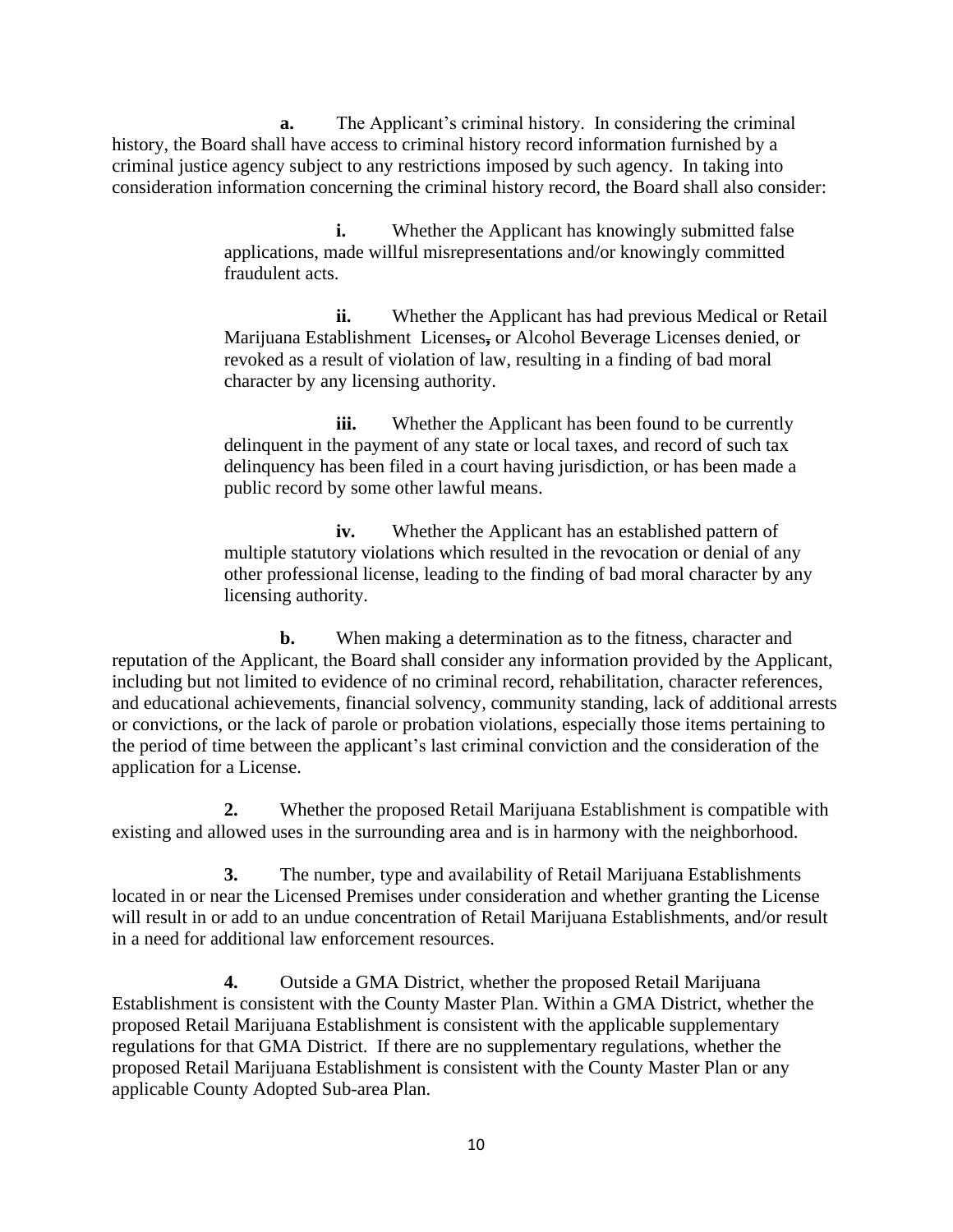**5.** Whether the proposed Retail Marijuana Establishment will result in a substantial adverse impact on property in the vicinity of the proposed Retail Marijuana Establishment;

 applicable standards found in Section 8 of the Larimer County Land Use Code; **6.** Whether the proposed Retail Marijuana Establishment complies with the

**7.** Whether the buildings and structures to be used for the proposed Retail Marijuana Establishment have been inspected by the Larimer County Chief Building Official and determined to be compliant with all applicable building code provisions and that all necessary building permits have been obtained;

**8.** Whether the proposed Retail Marijuana Establishment has all required well and septic permits or is adequately served by public water and sewer;

**9.** Whether any offensive odors emanating from the proposed Retail Marijuana Establishment have been reported**,** or any reported odor problem has been rectified;

**10.** Whether all real and personal property taxes have been paid for the proposed Retail Marijuana Establishment or for any other property in the County owned by the Applicant; and

**11.** Whether the proposed Retail Marijuana Establishment has satisfactory vehicular access and parking facilities, has provided for reasonably required offsite transportation improvements to serve the proposed site, and/or whether the Applicant has suitably mitigated any traffic hazards associated with the use.

 preponderance of the evidence presented at the hearing that the proposed Retail Marijuana **B.** The Board may deny an Application if the Applicant does not show by a Establishment can be operated in a manner that will not adversely affect the public health or welfare or the safety of the immediate neighborhood in which the proposed Retail Marijuana Establishment is to be located.

**C.** The Board may impose conditions upon the approval of Application which the Board deems reasonably related to the furtherance and protection of the health, safety and welfare of the neighborhood in which the proposed Retail Marijuana Establishment is to be located and of the general public, provided such conditions are not Reasonably Impracticable.

# **XIII. Waivers**

The Board of County Commissioners may waive any requirement, standard or condition of this Resolution for specific License Applications for good cause, including but not limited to: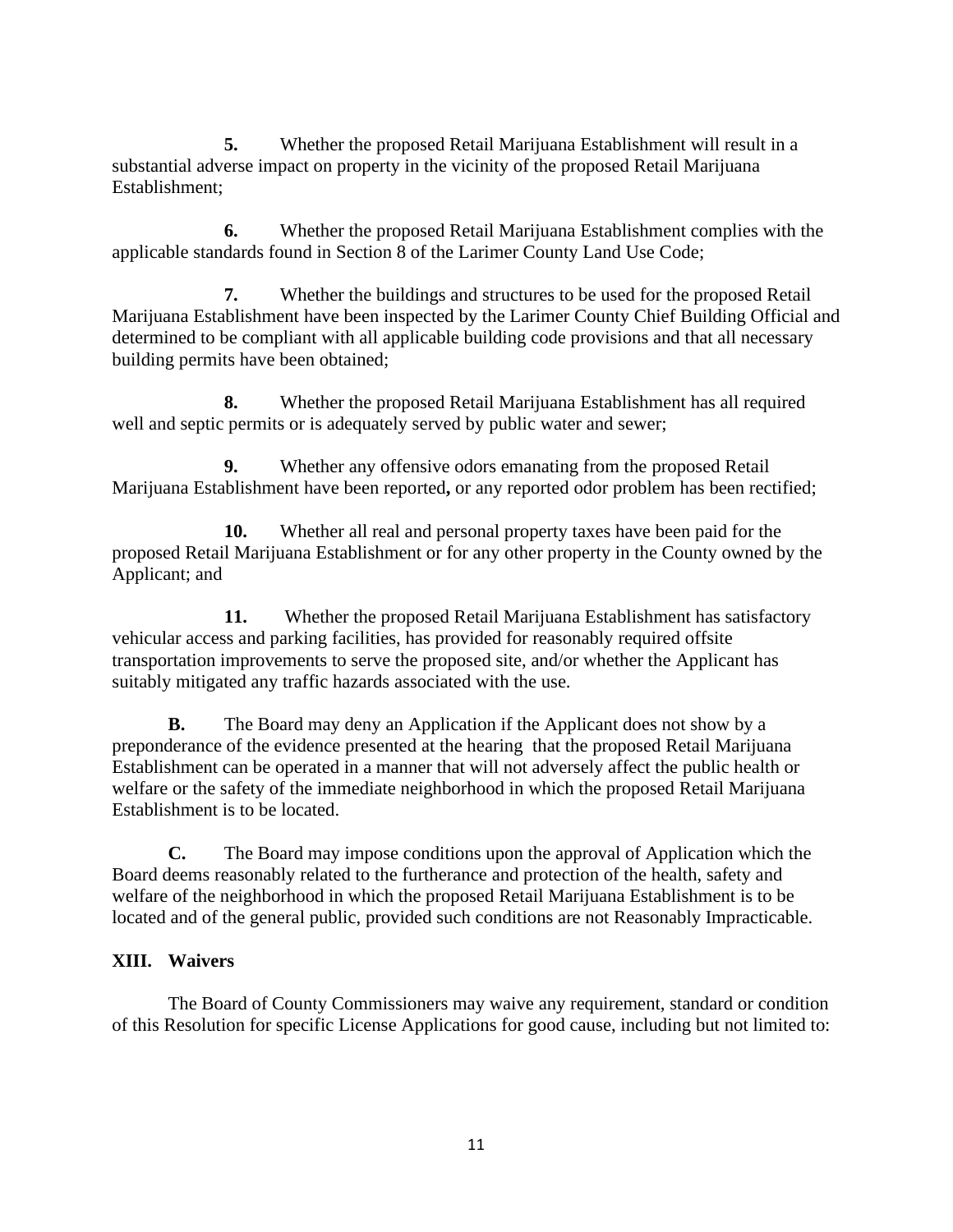**1.** Where the Applicant offers an alternative which advances or protects the public interest and the intent and purpose of this Resolution equally or better than the requirement, standard or condition imposed by this Resolution; or

**2.** Where the requirement, standard or condition would be unreasonably impracticable; or

 **3.** Where compliance would be counterproductive or would minimally promote the intent and purpose of this Resolution.

# **XIV. Compliance with Other Regulations**

Nothing in this Resolution is intended to waive Licensee's requirement to comply with other applicable federal, state or local regulations, including but not limited to the Colorado Retail Marijuana Code and implementing regulations, building codes, fire codes, sign codes, health laws and regulations, County noise ordinance, etc.

## **XV. Limitation on Number of Retail Marijuana Establishments**

**A.** The number of Retail Marijuana Stores allowed at any given time in unincorporated Larimer County shall be limited to two. The number of Retail Marijuana Cultivation Facilities allowed at any given time in unincorporated Larimer County shall be limited to two. The number of Retail Marijuana Products Manufacturing Facilities allowed at any given time in unincorporated Larimer County shall be limited to two. The number of Retail Marijuana Testing Facilities allowed at any given time in unincorporated Larimer County shall be limited to two.

**B.** The two Medical Marijuana Businesses/Owners in Larimer County listed below each have County approval for their businesses to sell Medical Marijuana and to cultivate Medical Marijuana. These two businesses shall be given until February 1, 2014 to submit an Application to operate a Retail Marijuana Store and/or a Retail Cultivation Facility at their current geographical locations:

Choice Organics, Inc. Brian & Erica Freeman 813 Smithfield Drive, Unit B Fort Collins, CO 80524

Flower Power Botanicals, LLC Peter Verchick 1308 Duff Drive Fort Collins, CO 80524

**C.** Should either of the two above Businesses/Owners fail to apply to operate either a Retail Marijuana Store and/or a Retail Marijuana Cultivation Facility by February 1, 2014, or should either of these Businesses be denied a License to operate either a Retail Marijuana Store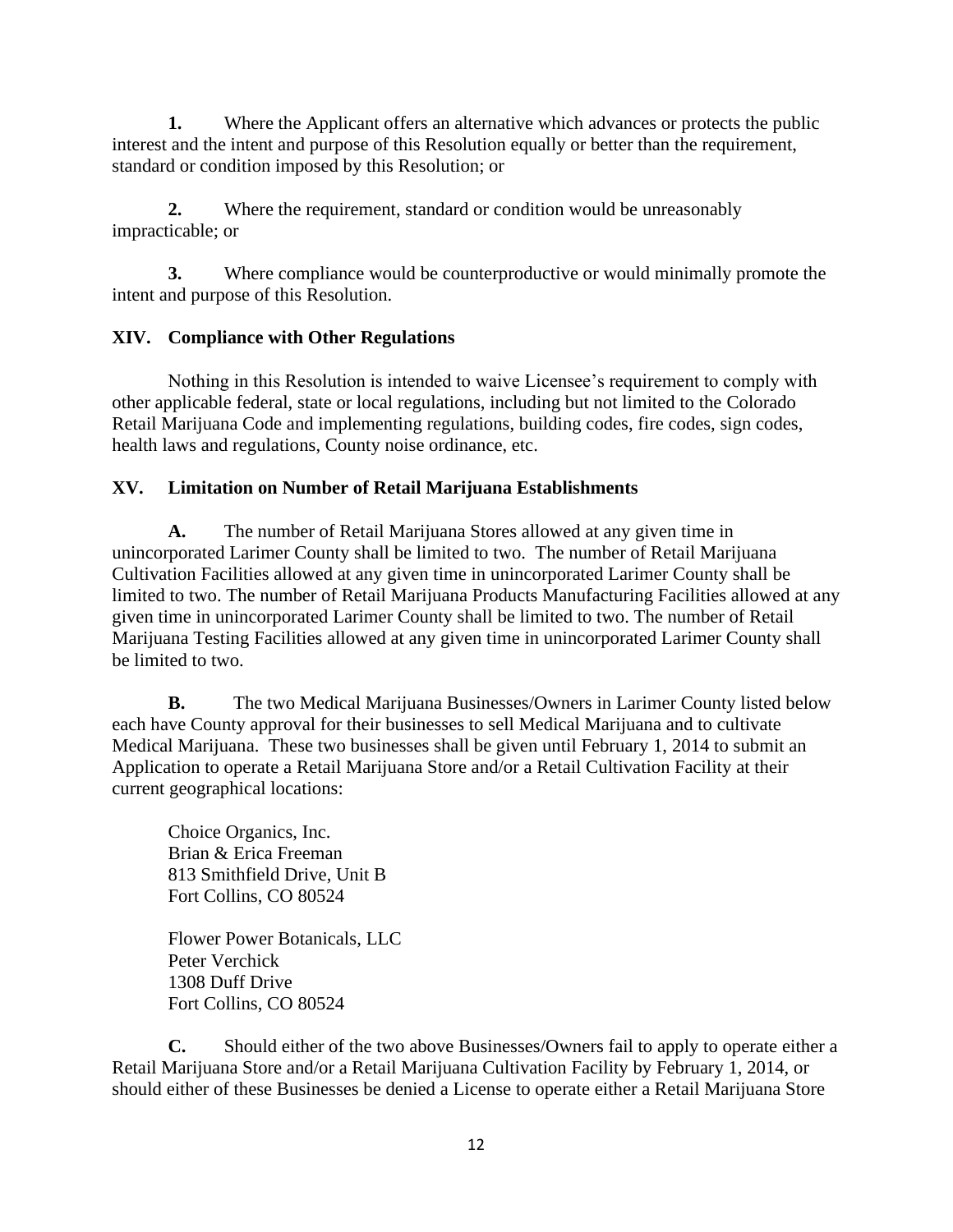and/or Retail Marijuana Cultivation Facility, the Administrator shall publish notice in newspapers of general circulation in Larimer County stating that Larimer County shall accept Notices of Intent to Apply for Licensure of a Retail Marijuana Store and/or Retail Marijuana Cultivation Facility as applicable and the date by which such Notice of Intent must be submitted.

**D.** Whenever the number of Licenses issued for any class of Retail Marijuana Establishments is less than two, the Administrator shall accept applications for the available Licenses using the following procedure:

**1.** The Administrator shall publish notice in newspapers of general circulation in Larimer County stating that Larimer County shall accept Notices of Intent to Apply for the available Retail Marijuana Establishment Licenses and the date and method(s) by which such Notice of Intent must be submitted.

**2.** The Administrator shall keep record of the date and time of receipt of each Notice.

**3.** The Administrator shall review all Notices received and shall determine:

**a.** Whether the Person has prior experience producing or distributing marijuana or marijuana products pursuant to Amendment 64 and the Colorado Medical Marijuana Code in Larimer County; and

**b.** Whether the Person has during such experience complied consistently with Amendment 64 and the Colorado Medical Marijuana Code and conforming Regulations.

Those Persons who meet the foregoing criteria shall be placed on a Notice was received. **4.** Those Persons who meet the foregoing criteria shall be placed on a Primary List in the order in which such Person's Notice was received. Persons who do not meet the foregoing criteria shall be placed on a Secondary List in the order in which such Person's

**5.** The first Person on the Primary List shall be permitted to submit an Application by the date stated in a letter sent by the Administrator notifying the Person that they may submit an Application. If the first Application is denied, the second Person on the Primary List will be permitted to submit an Application.

**6.** If all Persons on the Primary list are exhausted (i.e. their Application is denied or withdrawn), the Administrator shall proceed to the Persons on the Secondary List. This process shall be repeated until such time as available Retail Establishment Licenses are issued.

#### **XVI. License Renewal**

**A.** Application for renewal of an existing License shall be made no less than 90 days prior to the date of expiration. Applications must be made to the Administrator on forms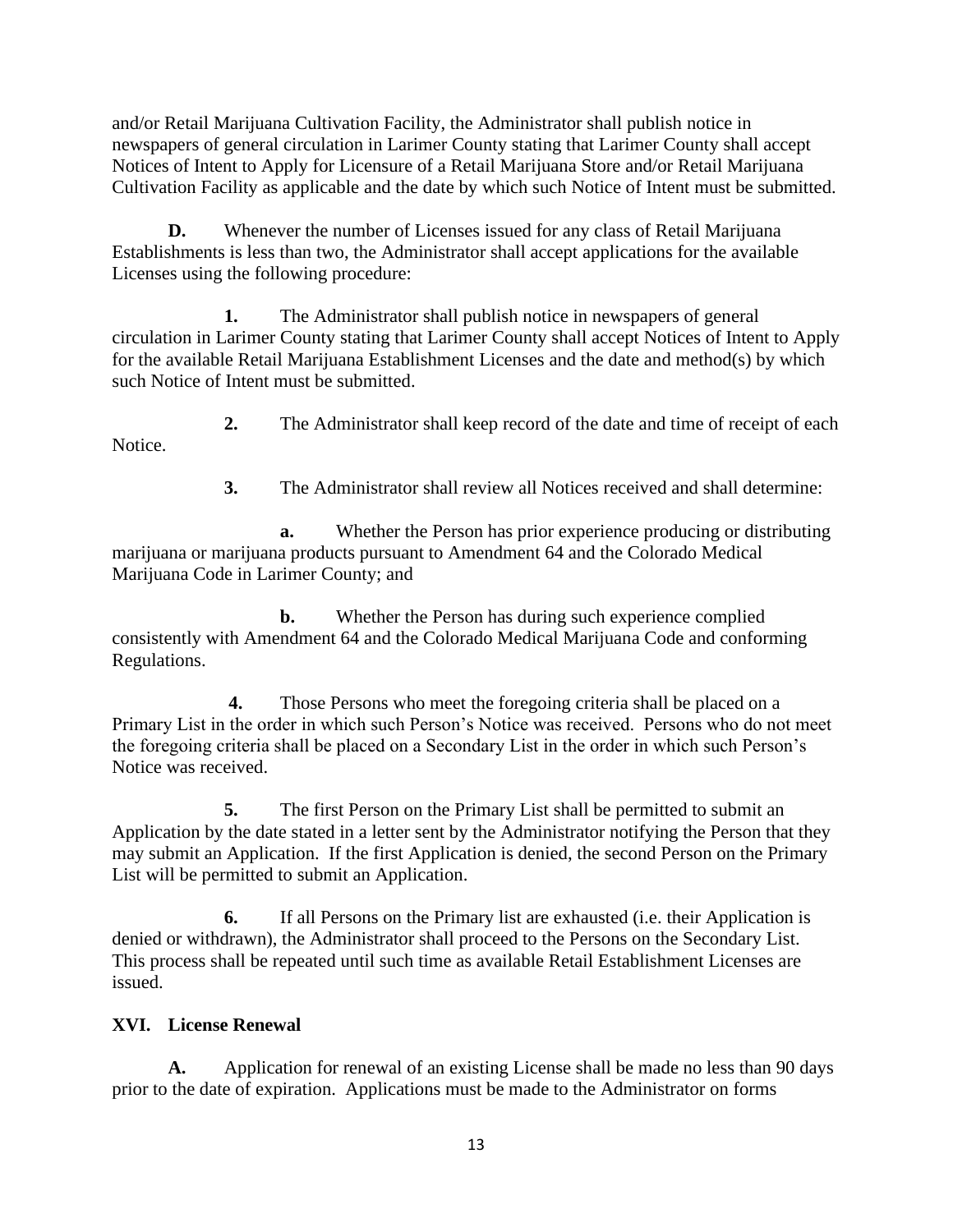prepared and furnished by the Administrator. Applicants must provide such information as the Administrator may require to enable the Board of County Commissioners to determine whether a Renewal License should be granted.

**B.** The Administrator will schedule a hearing before the Board within 45 days after receipt of a complete Application, unless the Board has elected to waive the hearing based on information that there is no opposition to the renewal and the Licensee has operated the Retail Marijuana Establishment in compliance with all laws and conditions of the License. Notice of the renewal hearing shall be advertised in a newspaper of general circulation no less than 10 days and conspicuously posted on the Licensed Premises for no less than 10 days prior the date of the hearing.

**C.** The Board of County Commissioners may waive the time requirements set forth in Section XV(A) above for good cause as determined by the Board in its discretion. A Licensee whose License has expired for not more than 90 days may file a late renewal application upon payment of a nonrefundable late application fee. A Licensee who files a late renewal application and pays the requisite fee may continue to operate until the Board of County Commissioners has taken final action to approve or deny the Renewal License.

**D.** Any Licensee whose License has expired more than 90 days must app<br>License pursuant to this Resolution and shall not operate the Retail Marijuana Store **D.** Any Licensee whose License has expired more than 90 days must apply for a new **Establishment** or sell Retail Marijuana until all required licenses have been obtained.

**E.** In determining whether to grant or deny a Renewal License the Board shall consider the following as applicable:

**1.** Whether the Applicant has failed to comply with any of the terms, conditions or provisions of the State Retail Marijuana Code and any rules or regulations promulgated thereunder, or this Resolution.

**2.** Whether the Applicant has failed to comply with any terms or conditions that were placed on its State Retail Marijuana License or a License issued under this Resolution.

**3.** Whether the Licensed Premises has been operated in a manner that adversely affects the public health or the safety of the immediate neighborhood in which the Retail Marijuana Establishment is located.

**4.** Whether complaints about the Retail Marijuana Establishment have been made to the Administrator or others by the public or law enforcement.

**5.** Whether there has been increased need for law enforcement in the vicinity of the Retail Marijuana Establishment related to or as a result of its operation.

**6.** Whether the Applicant has changed its business structure and whether the current owners, officers, managers, contractors, employees, and other support staff have completed a fingerprint-based criminal history record check and the results of such check.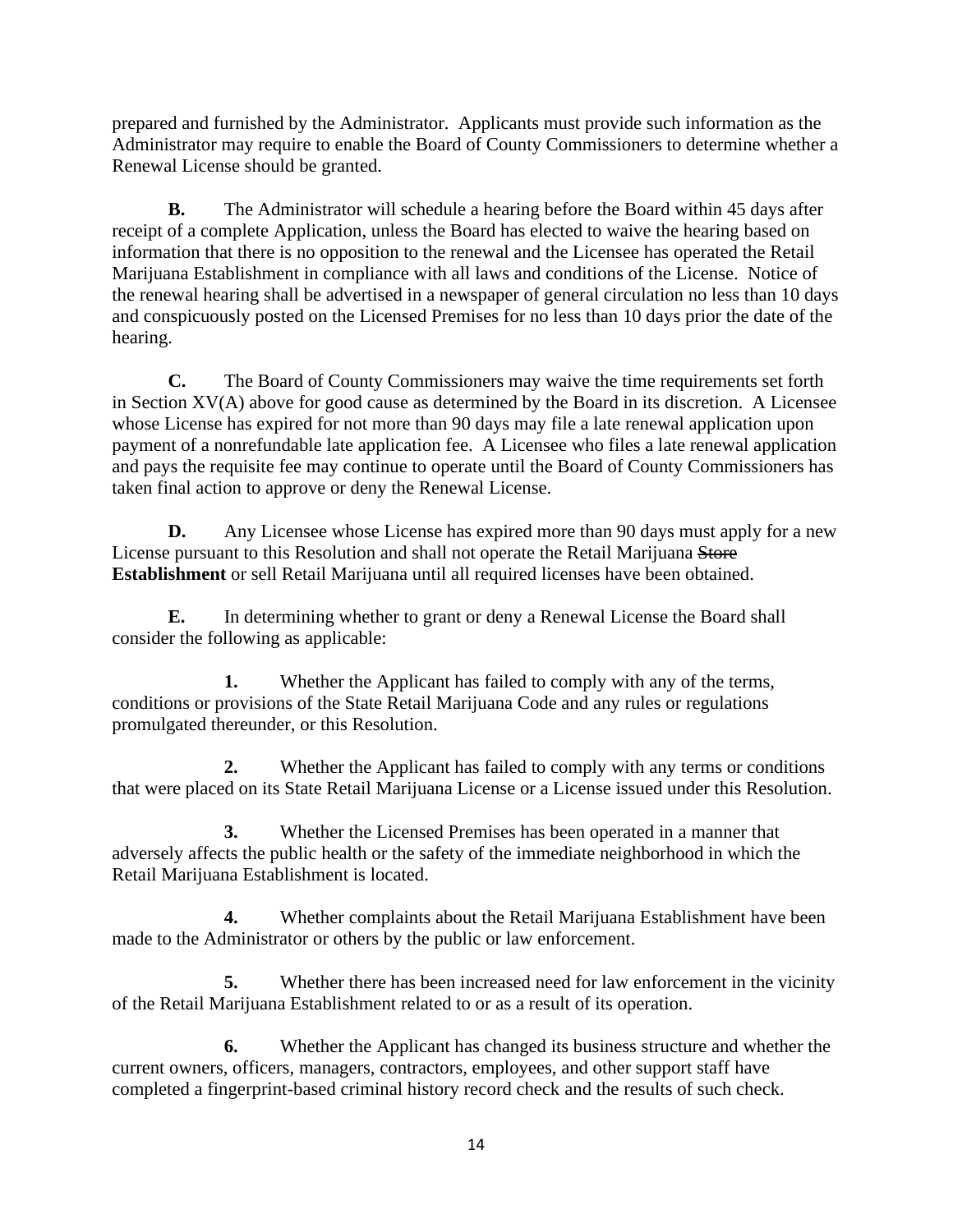**7.** Whether any physical modifications have been made to the Licensed

Premises.

**8.** Whether the Applicant owns the Licensed Premises or has a valid lease, rental agreement or other arrangement for possession of the Licensed Premises for the term of the renewal.

**F.** Any Renewal License shall be valid for one year from the date of renewal unless earlier revoked or suspended.

# **XVII. Inspections of Premises**

**A.** The Administrator and/or his/her designee(s) is authorized to enter or inspect the Licensed Premises to ensure compliance with this Resolution. These inspections will be carried out during normal business hours except in emergency situations described in subsection XVII(E) below.

**B.** Entry onto the Licensed Premises for inspection will be made only after contact with the Licensee, whose permission for the inspection must be obtained.

**C.** If the Licensee of the premises cannot be located or permission to enter cannot be obtained, the Administrator may seek an administrative search warrant or court order allowing entry by submitting a sworn affidavit to the county or district court detailing facts to support a reasonable belief that a violation is likely to exist and that further investigation of the premises is warranted.

**D.** Any subsequent entry and inspection must be conducted in accordance with the administrative search warrant or order issued by the court. Inspections may be conducted from public property or right-of-way, or from adjacent private property without the permission of the Licensee.

**E.** Notwithstanding the provisions of subsections XVII(A-D) above, permission to enter or a court order is not required in emergency situations in which the Administrator has reason to believe public health or safety is in imminent danger and could be jeopardized by any delay in obtaining permission to enter or a court order.

# **XVIII. Inspection of Books and Records**

**A.** Each Licensee shall keep a complete set of books of account, invoices, copies of orders, shipping instructions, bills of lading, weigh bills, correspondence, and all other records necessary to show fully the business transactions of such Licensee, all of which shall be open at all times during business hours for the inspection and examination by the Administrator or his/her designee.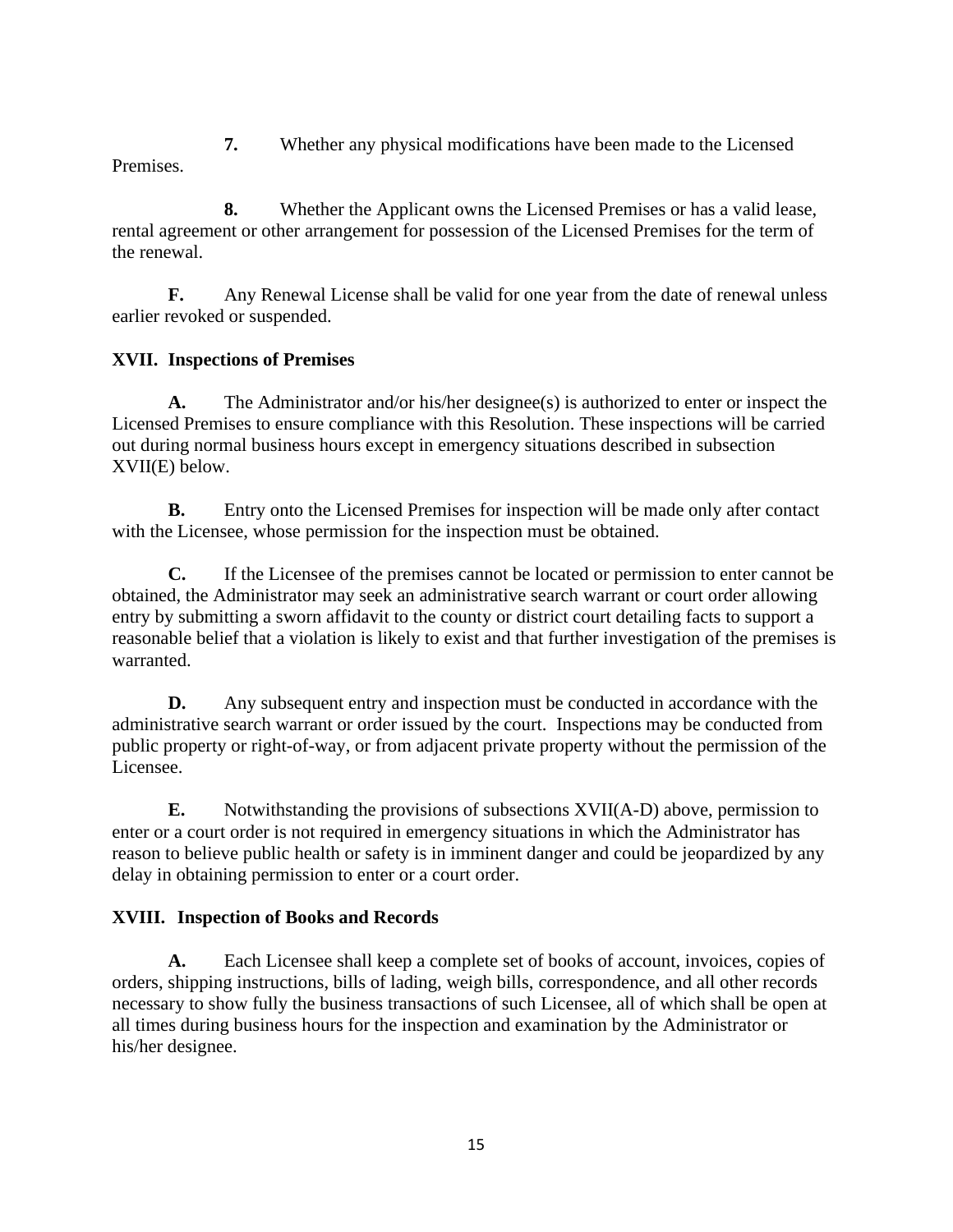**B.** The Administrator or his/her designee may require any Licensee to furnish such information as it considers necessary for the proper administration of this Resolution, and may require an audit to be made of such books of account and records on such occasions as it may consider necessary by an auditor to be selected by the Administrator who shall likewise have access to all books and records of such licensee, and the expense thereof shall be paid by said Licensee.

### **XIX. Violation**

**A.** It is a violation of this Resolution for any Person:

- 
- **1.** To operate a Retail Marijuana Establishment without the required License,
- or

**2.** To fail to comply with any of the terms, conditions or provisions of this Resolution, or

**3.** To fail to comply with any terms, conditions or provisions of any License issued pursuant to this Resolution, or

**4.** To fail to pay any applicable fees, taxes, fines or penalties required for operation of a Retail Marijuana Establishment.

**B.** A violation of this Resolution by a Retail Marijuana Establishment, whether by the Licensee, his or her employees, agents, or otherwise, shall be the responsibility of the Licensee.

# **XX. Enforcement**

# **A. Suspension or Revocation of License**

**1.** The Board, on its own motion or on complaint, after investigation and public hearing at which the Licensee shall be afforded an opportunity to be heard, may suspend or revoke any License for violation by the Licensee or by any of the agents, servants, or employees of such Licensee of the provisions of this Resolution, or of any of the terms, conditions, or provisions of the License.

**2.** The Board is authorized to administer oaths and issue subpoenas to require the presence of persons and the production of papers, books, and records necessary to the determination of any hearing that the Board is authorized to conduct.

**3.** Notice of proposed suspension or revocation, as well as the date, time and place of the hearing, shall be given by the Administrator to the Licensee by personal service or by mailing the same in writing to the Licensee at the address contained in such License to the last address furnished by the Licensee.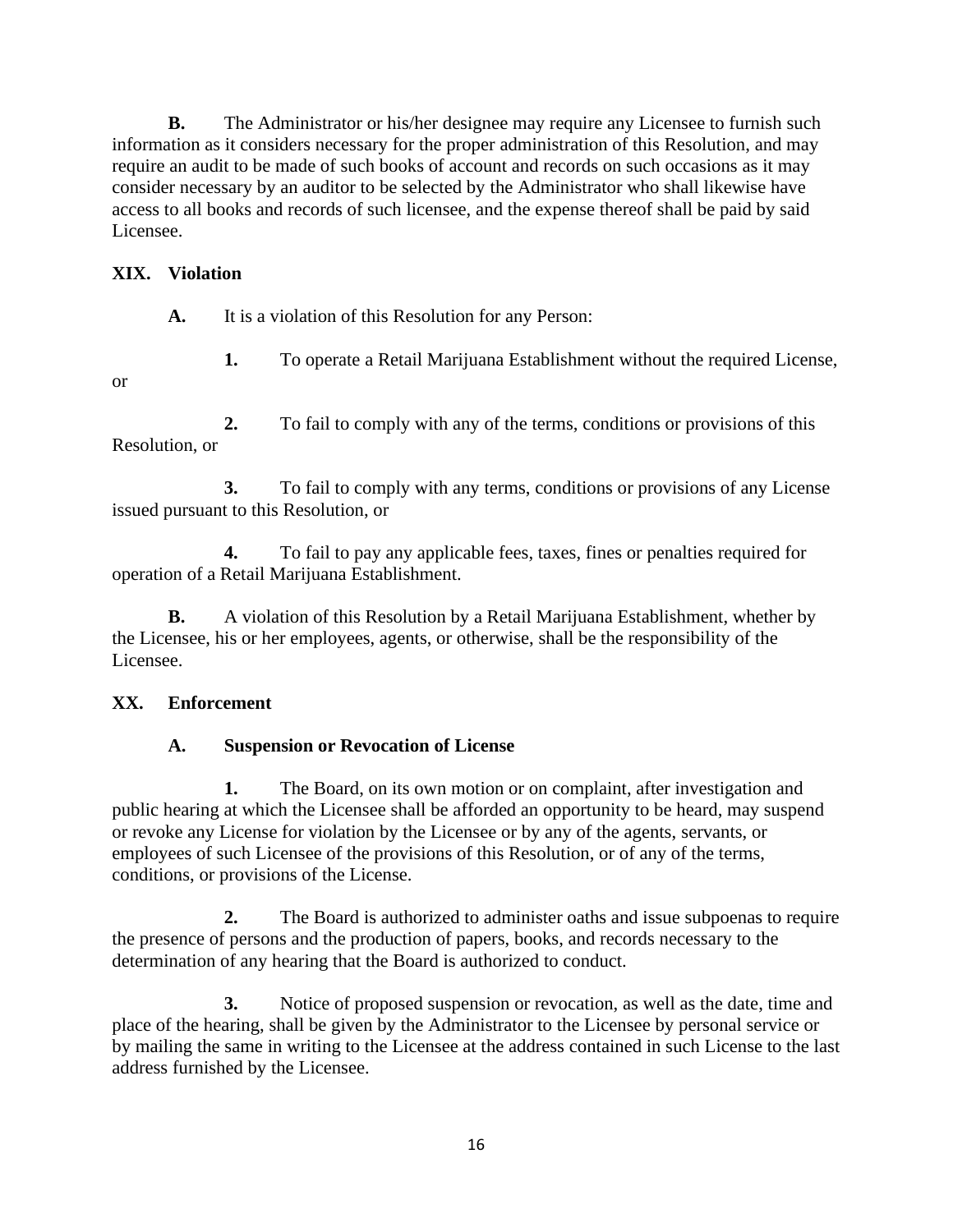**4.** Notice required by Subsection XIX (A)(3) above shall state the objective facts or conduct established by an investigation that may warrant suspension or revocation of the License. Notice shall be given no less than 10 days in advance of the hearing.

**5.** At the hearing, the Board shall consider all relevant information presented by the Licensee and others, including testimony and documents.

**6.** The Board may announce its decision at the conclusion of the hearing. The Board's final, official decision shall be in writing and shall set out its findings and conclusions. The Board's decision may be personally delivered to the Licensee or mailed first class in accord with Subsection  $XIX(A)(3)$  above.

**7.** No suspension shall be for a longer period than six months.

**8.** If any License is suspended or revoked, no part of the fees paid therefore shall be returned to the Licensee.

 or public hearing. **9.** The Board may summarily suspend any License for a temporary period not to exceed 15 days upon written notice to the Licensee pending any prosecution, investigation,

**10.** Whenever the Board decides to suspend the License for 14 days or less becomes final, whether by failure of the Licensee to appeal the decision or by exhaustion of all appeals and judicial review, the Licensee may, before the operative date of the suspension, petition the Board for permission to pay a fine in lieu of having the License suspended for all or part of the suspension period. Upon the receipt of the petition, the Board may, in its sole discretion, stay the proposed suspension and cause any investigation to be made which it deems desirable and may, in its sole discretion, grant the petition if it is satisfied:

**a.** That the public welfare and morals would not be impaired by permitting the Licensee to operate during the period set for suspension and that the payment of the fine will achieve the desired disciplinary purposes;

**b.** That the books and records of the Licensee are kept in such a manner that the loss of sales of retail marijuana and marijuana products that the Licensee would have suffered had the suspension gone into effect can be determined with reasonable accuracy therefrom; and

 the License. **c.** That the Licensee has not had his or her License suspended or revoked, nor had any suspension stayed by payment of a fine, during the two years immediately preceding the date of the motion or complaint which has resulted in a final decision to suspend

**d.** The fine accepted shall be the equivalent to 20 percent of the Licensee's estimated gross revenues from sales of retail marijuana and marijuana products during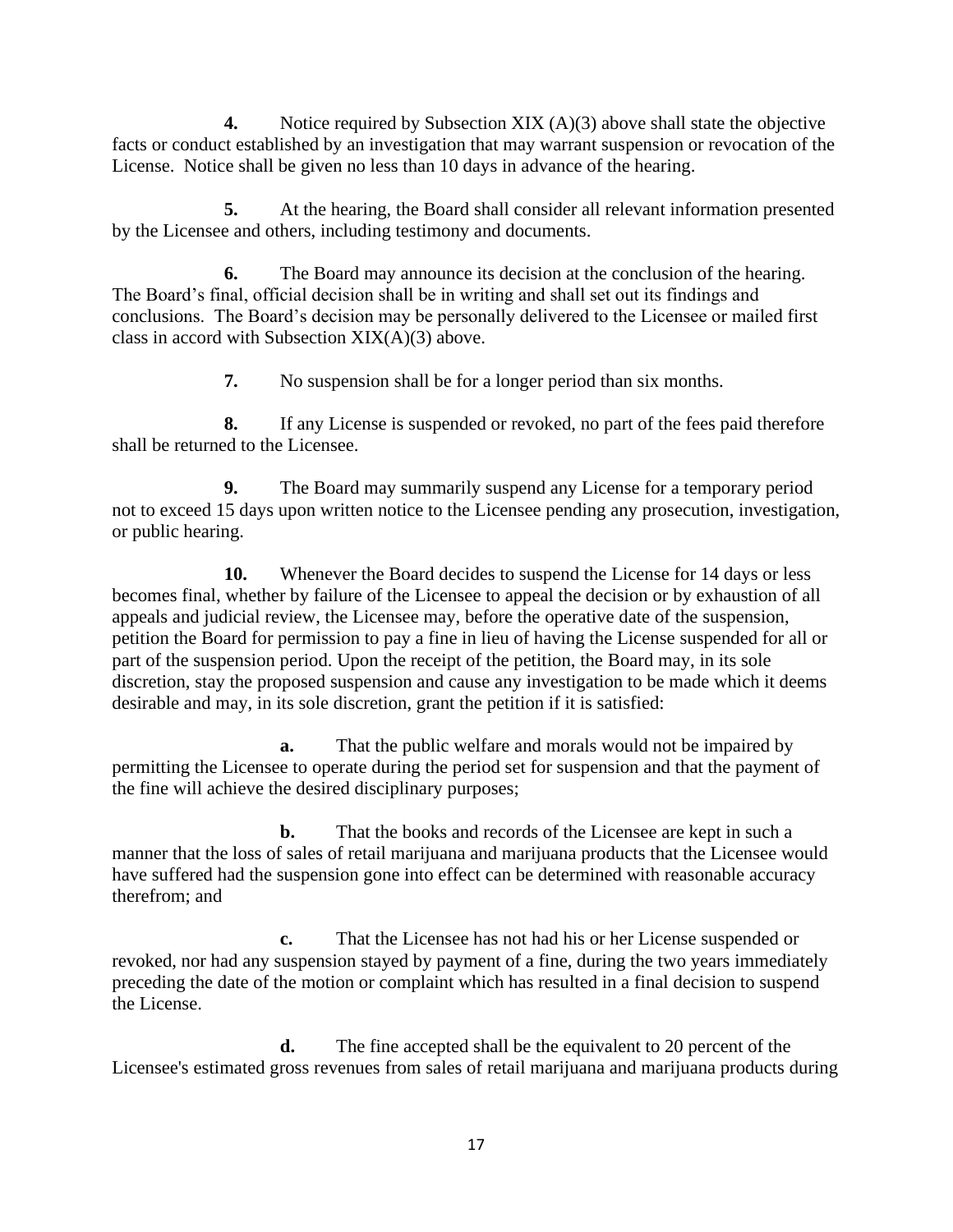the period of the proposed suspension; except that the fine shall be not less than \$200 nor more than \$5,000.

**11.** Payment of any fine pursuant to the provisions of this subsection XIX(A)(10) shall be in the form of cash or certified check or cashier's check made payable to Larimer County.

**12.** The Board shall cause such monies to be paid into the general fund of Larimer County.

**13.** Upon payment of the fine pursuant to subsection XIX(A)(10), the Board shall enter its further order permanently staying the imposition of the suspension.

# **B. Civil Penalties**

**1.** The Board may impose a civil penalty against any Person who violates this Resolution, or any terms, conditions**,** or provisions of a License ("Violator"), in the amounts specified below:

\$500 to \$1,000 for the first violation.

\$1,000 to \$2,000 for the second violation within 30 days of the first violation.

\$2,000 to \$5,000 for each successive violation within 30 days of the prior violation.

**2.** No civil penalty shall be imposed by the Board until the alleged Violator has been given written notice and an opportunity to be heard.

**3.** Notice required by Subsection XIX (B)(2) above shall be given to the alleged Violator and shall state the objective facts or conduct established by an investigation that may warrant a Civil Penalty and the date, time and place of the hearing. Notice may be hand delivered to the Violator or mailed first class to the address shown on the Application or to the last address furnished by the alleged Violator or available Notice shall be given no less than 10 days in advance of the hearing.

**4.** The Board is authorized to administer oaths and issue subpoenas to require the presence of persons and the production of papers, books, and records necessary to the determination of any hearing that the Board is authorized to conduct.

**5.** At the hearing, the Board shall consider all relevant information presented by the alleged Violator and others, including testimony and documents.

**6.** The Board may consider mitigating and aggravating factors when considering the imposition of a civil penalty, including but not limited to: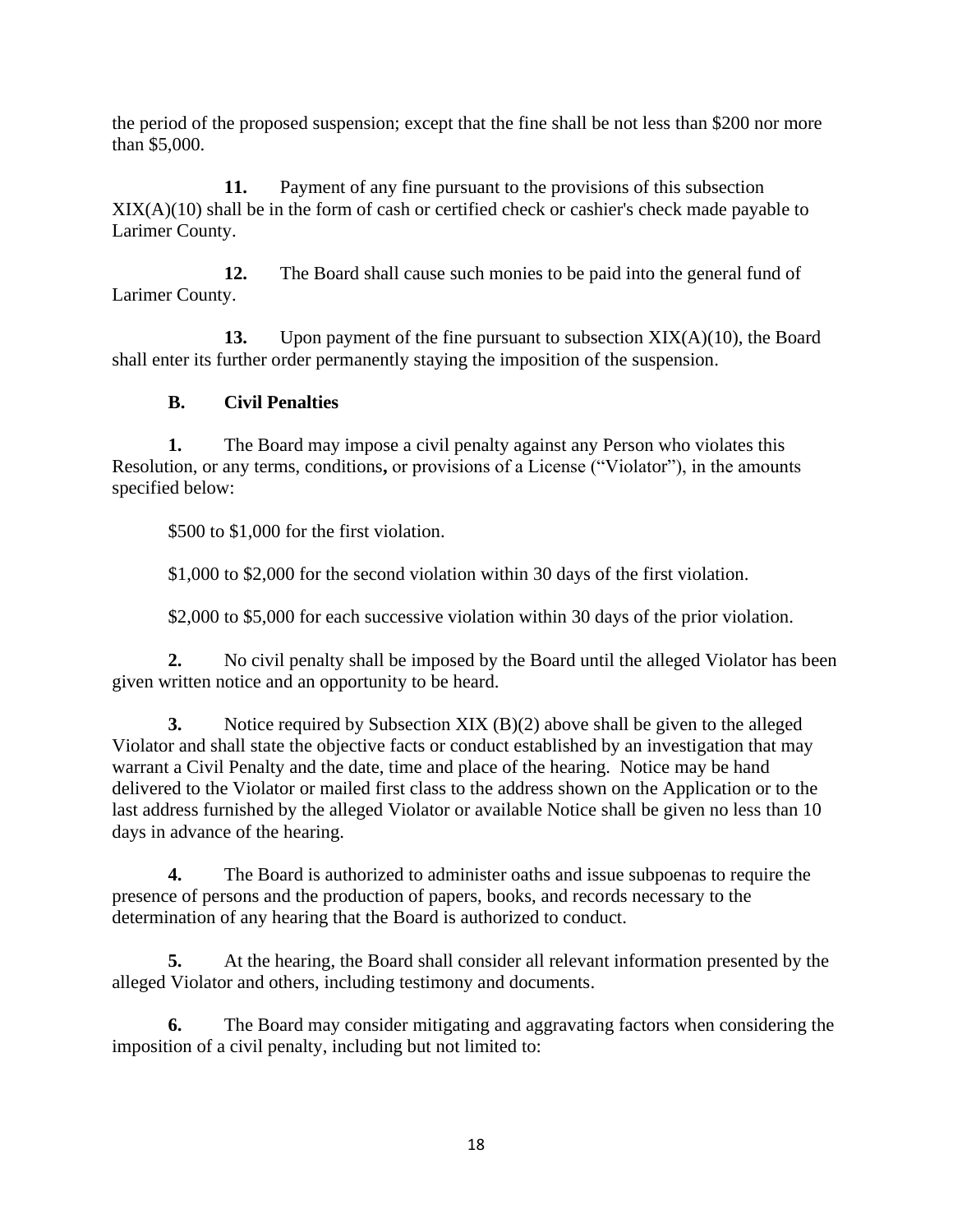**a.** Action taken by the Licensee to prevent the violation (e.g. training provided to employees).

- **b.** Licensee's past history of success or failure with compliance checks.
- **c.** Corrective action(s) taken by the Licensee.
- **d.** Prior violations/prior corrective action(s) and their effectiveness.
- **e.** Willfulness and deliberateness of the violation.
- **f.** Likelihood of reoccurrence of the violation.

**7.** The Board may announce its decision at the conclusion of the hearing. The Board's final, official decision shall be in writing and shall set out its findings and conclusions. The Board's decision may be personally delivered to the Violator or mailed first class in accordance with Subsection XIX(B)(3) above.

**8.** Payment of any civil penalty pursuant to the provisions of this subsection XIX(B)shall be in the form of cash or certified check or cashier's check made payable to Larimer County.

**9.** The Board shall cause such moneys to be paid into the general fund of Larimer County.

# **C. Civil Remedies**

1. The Board may initiate injunction or abatement proceedings or any other appropriate legal action in district court or other court having jurisdiction against any Person or Licensee who fails to comply with any provision of this Resolution or any requirement or condition imposed under this Resolution.

2. The Board may seek a court order in the nature or mandamus, abatement, injunction or other action to abate or remove a violation or otherwise restore the premises to the condition that existed prior to the violation.

# **D. Remedies Cumulative**

All penalties and remedies for violation of this Resolution are cumulative.

# **XXI. Reports**

The Board shall report all actions taken to impose fines, suspensions, revocations, civil penalties and civil proceedings to the Colorado State Licensing Authority in a manner as required by the State Licensing Authority.